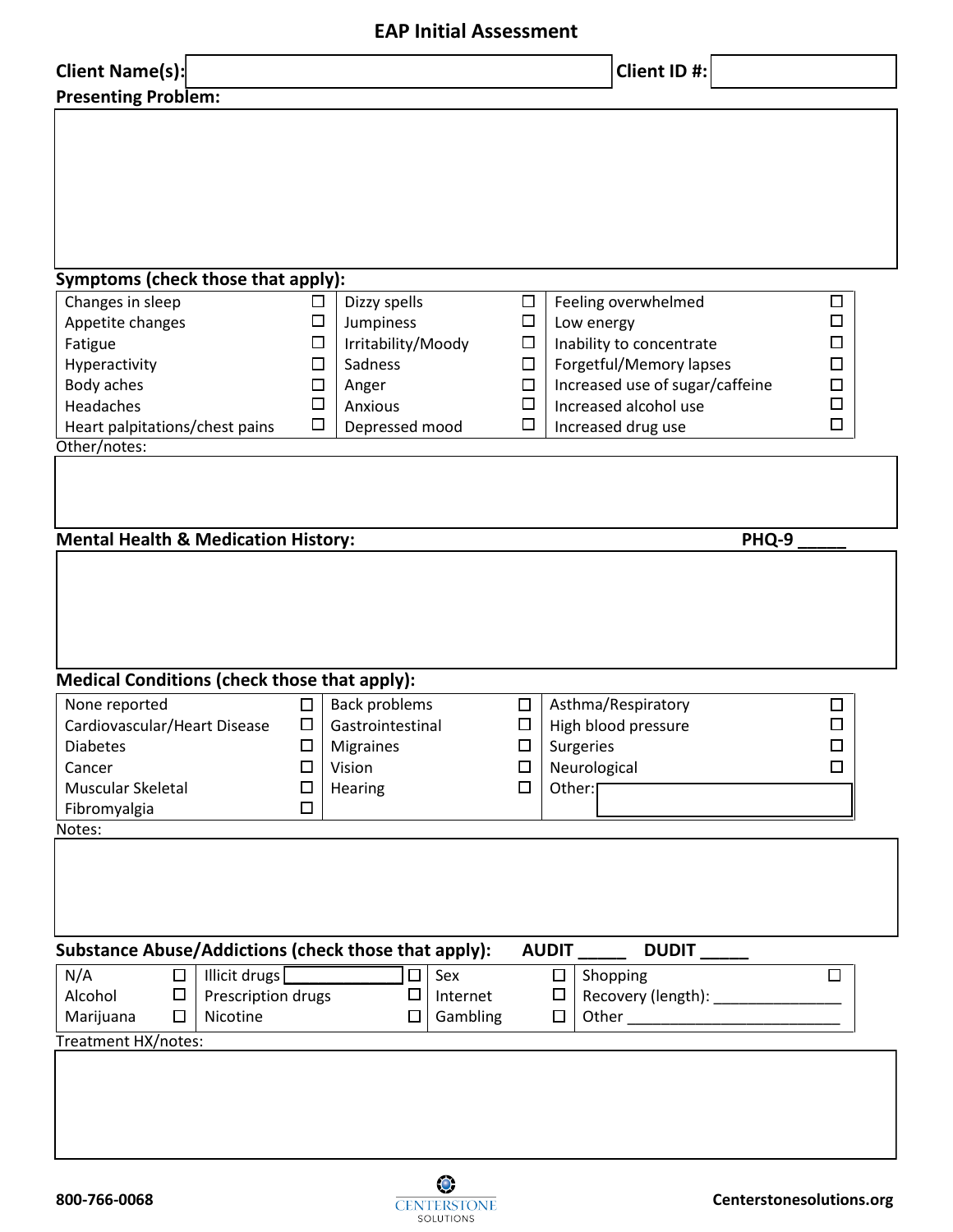| <b>Client Name(s):</b>                                                                                                                |                               |                            |                                                     |                                                                                                            |                            |                                                | Client ID #:                                                                                                     |
|---------------------------------------------------------------------------------------------------------------------------------------|-------------------------------|----------------------------|-----------------------------------------------------|------------------------------------------------------------------------------------------------------------|----------------------------|------------------------------------------------|------------------------------------------------------------------------------------------------------------------|
| <b>Relevant Family and Social History/Current Functioning:</b>                                                                        |                               |                            |                                                     |                                                                                                            |                            |                                                |                                                                                                                  |
|                                                                                                                                       |                               |                            |                                                     |                                                                                                            |                            |                                                |                                                                                                                  |
| Work Functioning (check those that apply):                                                                                            |                               |                            |                                                     |                                                                                                            |                            |                                                |                                                                                                                  |
| No problems at work<br>Missing deadlines<br>Increased incidence of errors<br>Increased absenteeism<br>Tendency to underwork<br>Notes: |                               | □<br>$\Box$<br>□<br>□<br>□ | Feeling productive                                  | Tendency to overwork<br>Problems with superiors<br>Problems with co-workers<br><b>Communication issues</b> |                            | $\Box$<br>$\Box$<br>$\Box$<br>$\Box$<br>$\Box$ | Work quality/quantity has decreased<br>$\Box$<br>◻<br>Satisfied with job<br>Dissatisfied with job<br>□<br>Other: |
| Trauma History (check those that apply):                                                                                              |                               |                            |                                                     |                                                                                                            |                            |                                                |                                                                                                                  |
| None reported<br>Robbery<br>Natural disaster<br>Notes:                                                                                |                               | □<br>□<br>П                | Domestic violence<br>Physical abuse<br>Sexual abuse |                                                                                                            |                            | □<br>$\Box$<br>П                               | <b>Emotional abuse</b><br>$\Box$<br>Other:                                                                       |
| Risk of Harm (check those that apply):<br>Suicidal:<br>Harm to another:                                                               | $\square$ None<br>$\Box$ None |                            | $\Box$ Ideation<br>$\Box$ Ideation                  | $\Box$ Intent<br>$\Box$ Intent                                                                             | $\Box$ Plan<br>$\Box$ Plan |                                                | $\square$ Means<br>$\Box$ Prior attempts<br>$\square$ Means<br>$\Box$ Prior attempts                             |
| Assessment notes/Safety plan:                                                                                                         |                               |                            |                                                     |                                                                                                            |                            |                                                |                                                                                                                  |
| <b>Plan/Goals to Increase Functioning:</b>                                                                                            |                               |                            |                                                     |                                                                                                            |                            |                                                |                                                                                                                  |

**Therapist Signature** 

\_\_\_\_\_\_\_\_\_\_\_\_\_\_\_\_\_\_\_\_\_\_\_\_\_\_\_\_\_\_\_\_\_\_\_\_\_\_\_\_\_\_\_\_\_\_\_\_\_

\_\_\_\_\_\_\_\_\_\_\_\_\_\_\_\_\_\_ **Assessment Date**